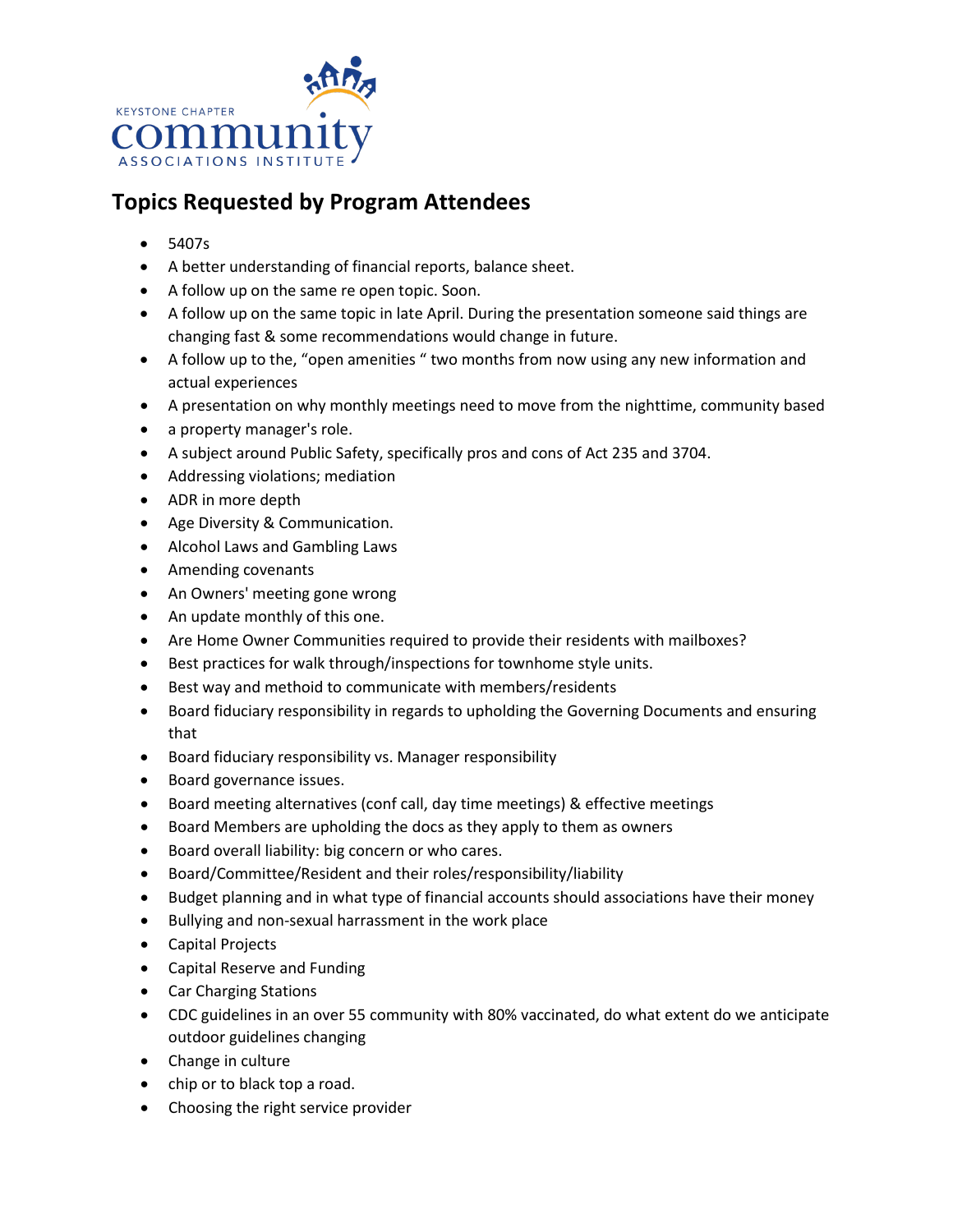- Cleaning equipment & entrance matting ROI
- Club Houses( what systems like Fire Card Access) are important and why.
- Clubhouse reopening guidance
- Collection Processes
- Collections Dealing with angry residents Road Repair/Drainage Issues
- collections, recreation, Board members, etc. it will also promote networking outside of the CAI
- coming/going on the passenger elevators.
- Committees and their responsibilities
- Community Involvement...getting residents engaged.
- community reserves in the stock market
- Compliance with City Codes
- Contract creation.
- Contracts
- Controlling difficult Board members
- Creating and maintaining a Service Culture
- Cyber Exposures and Risk Management of these exposures.
- Cyber Security
- dealing with "difficult" people
- Dealing with business partners and vendors.
- Dealing with cheap/frugal Association(s)
- Delinquencies and foreclosure/sheriff sale process (i.e. why it takes so long to collect on outstandin
- Delinquency accounts
- Dirt road maintenance, the best ways to fill potholes, improve road drainage and when to tar and
- Disaster recovery and how to handle a major loss from the disaster recovery, insurance, and
- discussion on CDC Guidelines which and how to apply towards Associations, since there are none specific to our industry and we have to use some many different ones to meet all our needs.
- Discussion panel- when to draw the line. The board assumes you can and should do everything. Board's that don't respond. How to set ground rules and expectations with your board. We work for them, but managers need to tell them, reserve studies really should be done. Rules need to be followed. My job is to assist and advise, not to be the Board. Also, maybe a time frame for Board members to share their wants and needs from the managers
- Dispute between hourly staff member and resident over "rules" such as no large furniture
- dog waste and non leashed dogs
- Dogs and Common Area Enforcement Troubles
- Drainage, storm water, basins
- Easy way to rewrite/amend/update governing documents
- Easy way to rewrite/amend/update governing documents
- Economic Forecast
- Educating Board Members as to their duties.
- Effective Meeting Facilitation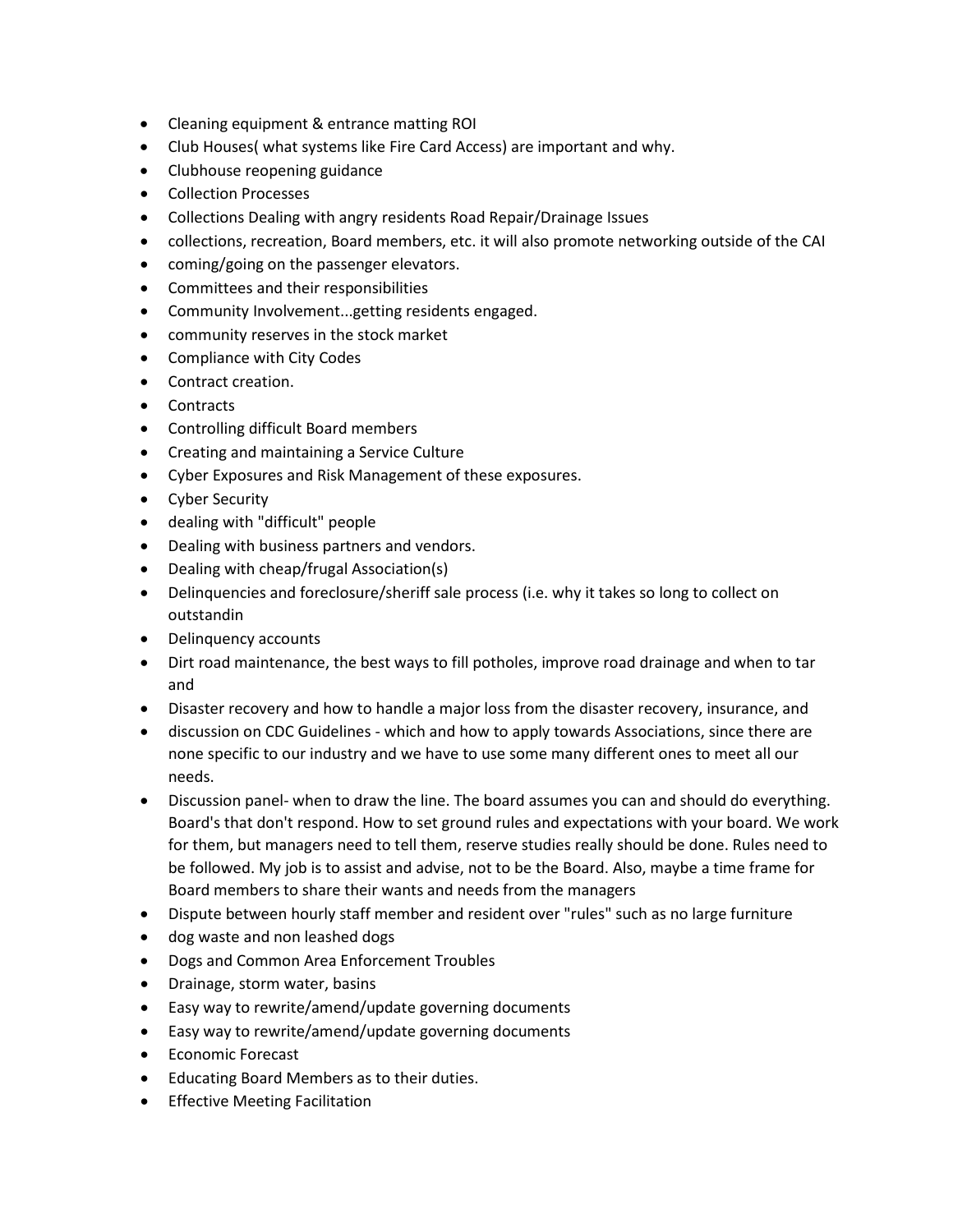- Elections.
- Electronic voting, virtual meetings and other technology issues in Community association governance
- Event Programming
- Explanation of "CONDO" insurance master policies. How to understand well enough to be able to
- Exterior cleaning and sealing products.
- Fair Housing.
- FDCPA, Collections and bankruptcy laws
- Finance committee policies/best practices.
- Finding contractors.
- Fire prevention in wooded communities.
- For green or inexperienced manager(s) replacing a long standing prior manager(s): How to overcome and manage misleading expectations set by prior management?
- format to a daytime management company or public facility format. #Me To. Monthly meetings
- Gated communities the legal do's and do nots
- Gated communities vs not gated
- Governance
- GOVERNING DOCUMENTS Interpretation, ambiguity or non-specificity, of governing documents. I've had several issues come up where the answers are not found in the governing documents and it ends up being quite costly to get them from the attorney. Or to paraphrase a recent board member's question - why is it so important to have to get answers from the documents especially when the answer isn't there? Dissecting documents, what latitude a board has in making policy/interpreting the documents themselves, when you need to use an attorney, resolutions and amendments etc.
- Harassment between neighbors. Pets Social engineering safety Overall.
- having resident attend 'open meetings' with controversial topics
- Holding your management company accountable
- Home Business and CCR's/Zoning Issues
- Homeowners disputing violations, board members that like to bid everything out, homeowners
- How Boards should formally handle dealing with owners.
- How do we go back to operational normalcy AFTER the pandemic. What would a transition look like. Something along those lines
- How to attract and keep volunteers
- How to beat Compassion Fatigue
- How to better budget when there are several variable budget items. Example: snow removal and ro
- How to collect funds from an Estate.
- How to Collect on Delinquent Accounts Effectively
- How to compare Insurance quotes.
- how to deal with rogue board members and residents who are trying to take over a board
- How to de-escalate the behavior of a resident towards staff in a professional and effective manner.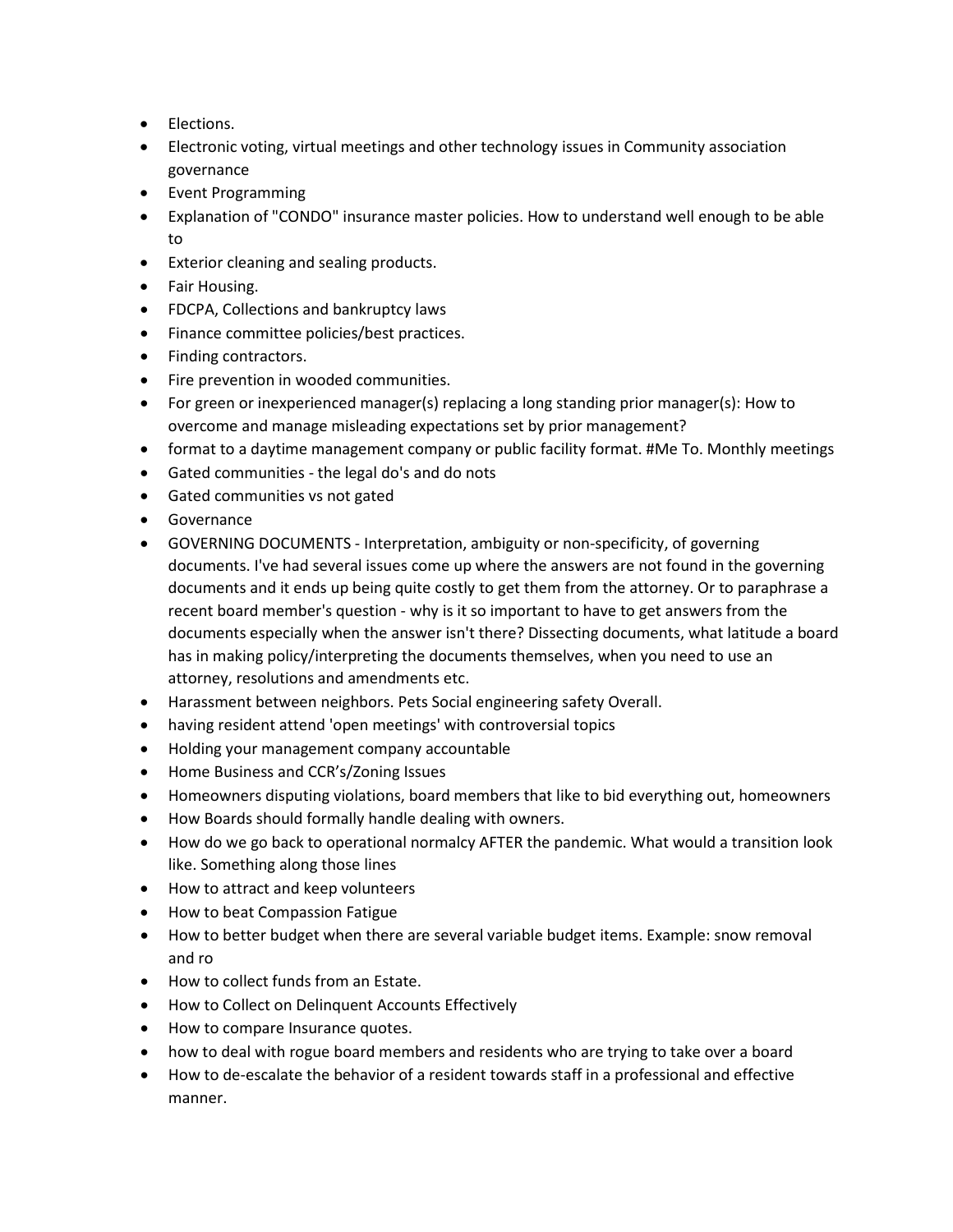- How to Delegate Effectively
- How to draft an RFP and contract to best protect a community.
- How to effectively deal with difficult vendors that the Boards hire.
- How to get homeowners to read, understand, and follow the Declarations and Rules documents.
- How to get members more involved with community matters.
- How to get members of the community more involved in committee work; too many seem to comp
- How to get owners more involved with their communities.
- How to handle an unreasonable homeowner
- How to handle pushback from residents when the Rules & Regulations change in an Association.
- How to manage rogue directors ‐ for boards and managers alike!
- HR
- I would like to see a seminar solely geared to Board and/or community members to comprehend
- In depth transition from developer to homeowner control and the issues associated with it.
- Infighting Executive Board; Difficult Staff Member
- Inspections- How do you do them with tips and tricks for inspection reports and violations letter. How to decide what gets written up. Also, they aren't really inspections as I have no training in any form of construction or landscape.
- Insurance claims, how to read the policies, and what do we need to make sure is included in our po
- Introducing native plants to restore natural balance to developed neighborhoods: why, what, and h
- It would be nice to have another session like this with updates as things progress.
- Judiciary Committee structure and Alternative Dispute Resolution experiences
- lawsuits filed concerning COVID how many re D & O claims for opening/closing amenities; how many alleged contraction of virus from amenities; any possibility of protections against claims other than keeping things closed
- Leadership
- Legal Case updates
- Legal collections.
- Legal issues and how do we handle them. Cyber security are we responsible if the management
- Liabilities for HOA incase of Sued.
- Life after a Pandemic
- Long term roof maintenance
- Long‐Term Rentals and FHA
- make it make sense to a confused Board.
- Making Residents wear mask after receiving vaccine
- Manager's Protection How to Create a Total Compensation Strategy
- Managing disgruntled members
- meetings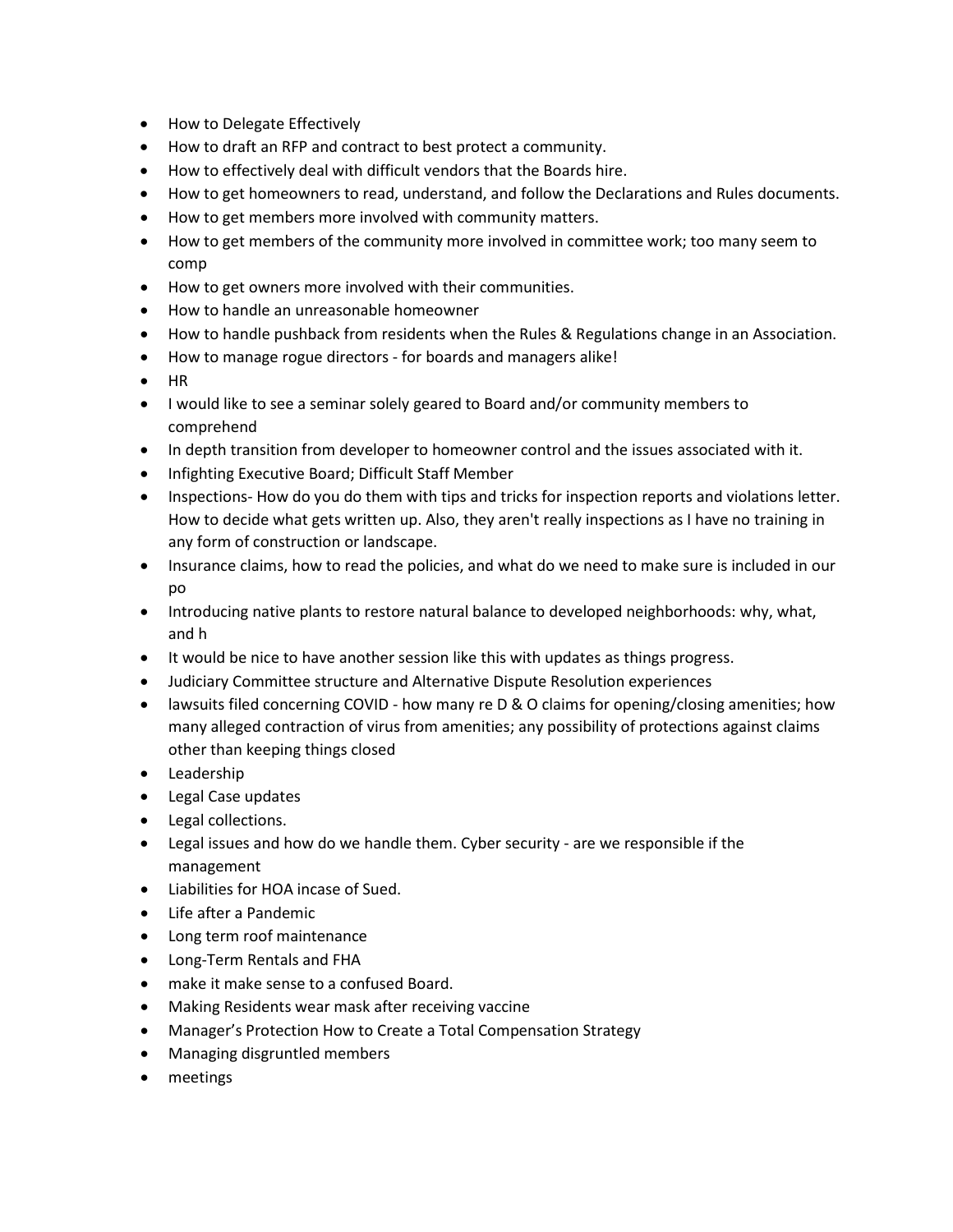- MEETINGS: roberts rules of order; quorum and adjournment; proxy formats; voting options other t
- members that are so strict as dictorial whereby people are moving out.
- More client onboarding and client retention
- More on amenities and/or programs Recreation
- More on managing stress and fatigue
- More reopening of amenities discussion.
- need an upgrade and if we don't push for it, it will never happen.
- Neighborhood Safety.
- New board members, their role and fiduciary responsibilities. Including the importance of knowing their documents.
- of forms for each. Facade inspections City license changes fines etc.
- Office Technology
- Outside visitor/contractor trying to break the rules, maybe bribing the team to break a rule.
- Pandemic parameters and the effects on opening, which is already scheduled.
- people are using this as an excuse to get around the pet rules of a community.
- Pets seem to big a big issue with everyone having an emotional support animal. It seems more
- Picking up dog waste. Children in age restricted communities that visit and never leave. Board
- Planning Your Succession Plan
- Pool and common facilities, what laws/rules/ do we need to follow to open them this summer? Do we need to limit the number of people, how much should we clean? Items like that.
- Post covid situations and solutions
- Preventive maintenance for environmental areas like retention/detention. Ponds; Life Safety for
- Private vs public rules of opening and privacy
- process before undergoing a major renovation in unit
- program is hacked. Insurance responsibilities. Where does the buildings responsibility end and
- project management
- Proper repair and sustainability for existing asphalt shingle roofs.
- public adjuster standpoints. It is not always just high rises where major losses occur, including
- Public rentals of private community facilities
- Public Safety and the pros and cons of act 235 and act 3704
- Putting together a Powerful Presentation
- Race or gender inter resident conflict. Staff abuse by owner issues.
- Re opening amenities: updates on current legal/ lawsuits/insurance/
- Re opening is the most important for our community.
- Required education/certification for an existing or prospective board member.
- Resale Packets
- Reserve and deferred maintenance planning
- Reserve finance
- Reserve Finances
- Reserve funding
- Reserve Studies / Preventative Maintenance Analysis
- resident moving in at a time not allowed per rules 2. resident didn't go through the proper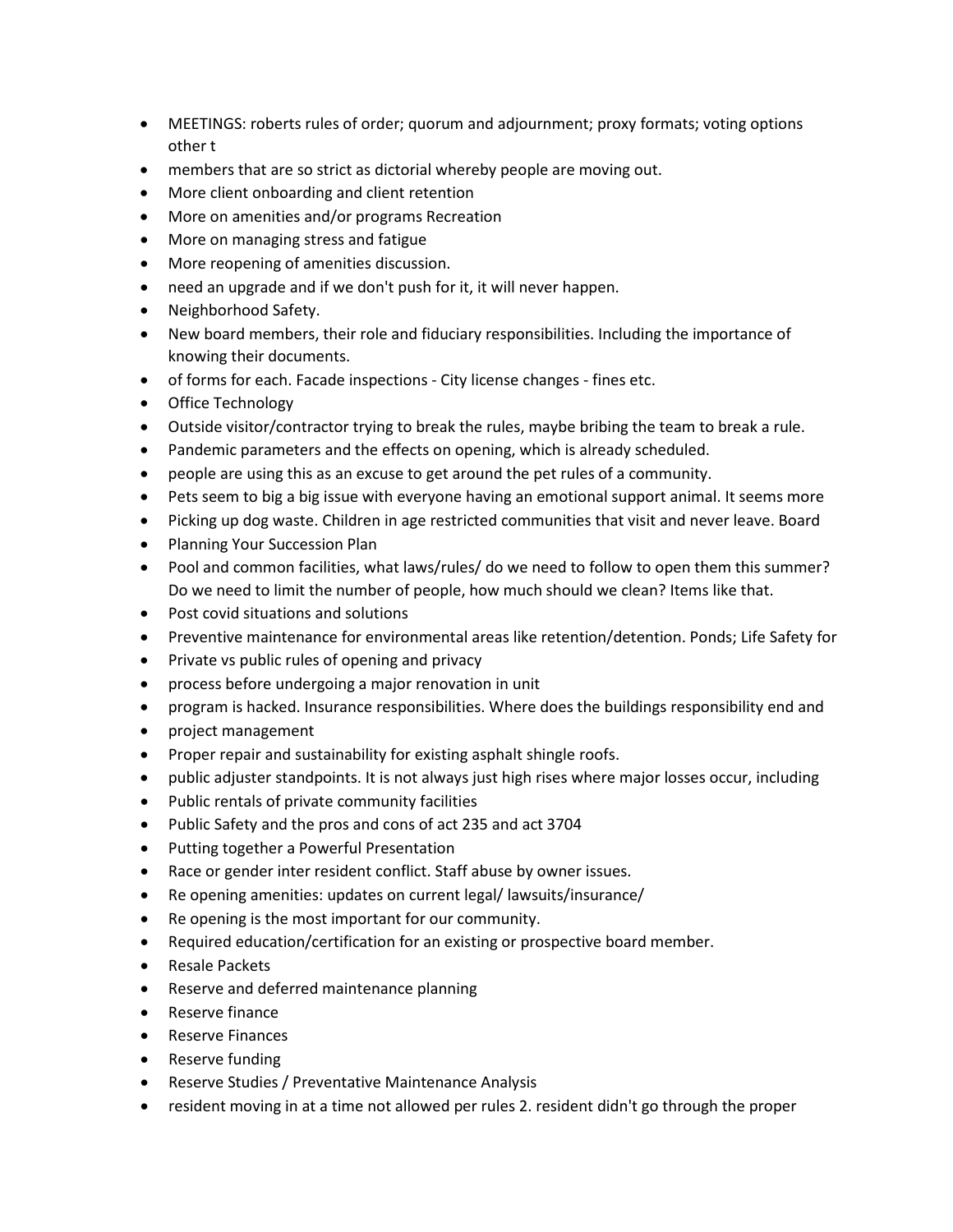- residents confronting and taking their anger out on property management staff in‐person or over
- Residents confronting Board members in public spaces about community questions/issues ‐ Irate
- RFP and comparing bids
- Risk management for water leaks between units in mid-rise and high-rise buildings
- Road maintenance
- Roof Replacement and Landscaping
- roof top deck options reserve planning
- Roofing
- Roundtables of best practices: Maintenance people gather together, same with Bookkeepers,
- Rule enforcement
- Short‐Term Rentals and Enforcement Troubles
- siding options / brick maintenance
- Special Assestments- When to use them and how to sell the community on the need and importance.
- specific rules and regulations for home owners and best practices
- Technology such as access control, automation of systems, etc.
- that wont pay fees until things are done that they want done, Micromanaging board members
- The explosion of Airbnb's that have been popping up int he Pocono's and what an HOA can do abou
- The importance in updating governing documents.
- the phone.
- The role of community association security and what they can actually do and cannot do good for
- the Unit owners begins. Service animals, assistance animals and companion animals with samples
- Time management
- total building losses.
- Training New Managers
- Transition
- Transition
- Transitions II What happens when negotiations fail?
- Unsavory behavior toward management by Association members.
- update when vaccines & recovery equal herd immunity
- Updates on opening amenities
- updating rules and regulations and polices
- Use of Green Roofs for Stormwater Management
- Violation Enforcement
- Water damage claims and insurance
- Ways to increase member participation in community events, meetings etc.
- What COVID-inspired practices will likely continue post-pandemic? Electronic meetings?
- What you should know about running an HOA that you probably don't